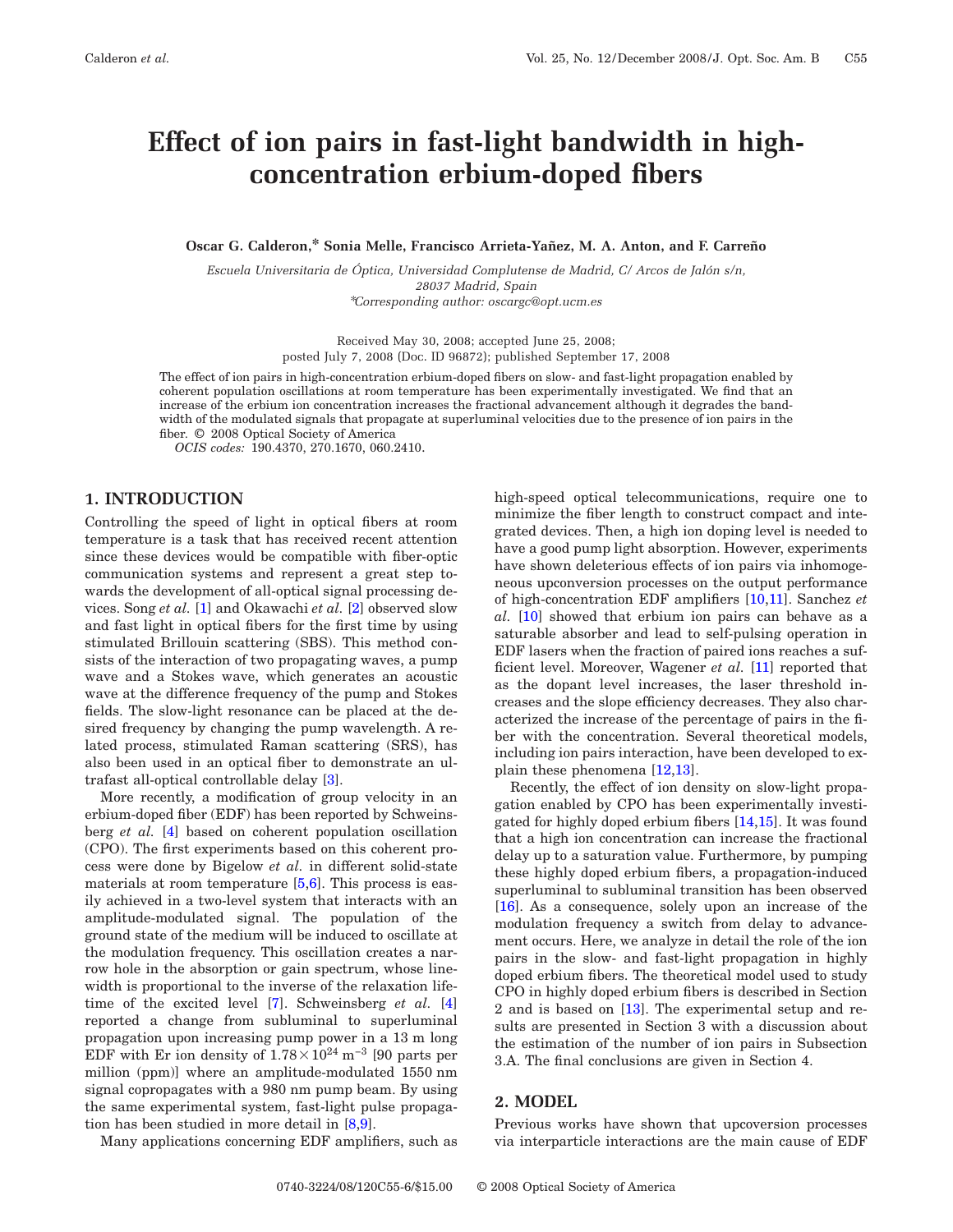gain degradation. In this process one initially excited  $({}^{4}I_{13/2})$  erbium ion (donor) donates its energy to a neighbor excited erbium ion (acceptor), producing one upconverted ion and one ground-state ion  $({}^{4}I_{15/2})$ . The upconverted ion then relaxes rapidly to the initial excited state  $^{4}I_{13/2}$ . As a result of this interaction one excited ion is lost. There are two different kinds of upconversion processes. The first one is the homogeneous upconversion (HUC) in which the ions are uniformly distributed and the energy transfers from one ion to its neighbor with a characteristic time of a few milliseconds. The second one is the inhomogeneous upconversion, or pair-induced quenching (PIQ), in which the ions are not uniformly distributed and the energy transfer happens between two adjacent excited paired ions with a characteristic time of a few microseconds. Therefore, the PIQ is the dominant upconversion process in high-concentration EDFs.

Following the model developed by Li *et al.* [\[13\]](#page-5-12) to explain the effect of ion pairs on the output performance of EDF lasers, we divided the erbium ions into two groups: isolated ions with an excited-state lifetime close to 10 ms and paired ions with a very fast decay of the pair excitedstate  ${}^{4}I_{13/2}$  (close to microseconds). By assuming a rapid decay from the upper pump state  $(^{4}I_{11/2})$ , the isolated ions can be described by a two-level system, the ground state  $^{4}I_{15/2}$  and the upper laser level  $^{4}I_{13/2}$  with population densities  $N_1$  and  $N_2$ , respectively [see Fig. [1\(a\)\]](#page-1-0). Then, the rate equation for  $N_1$  is

<span id="page-1-1"></span>
$$
\frac{dN_1}{dt} = \frac{\rho(1 - 2k) - N_1}{\tau} + \frac{P_s \sigma_{12}}{\hbar \omega_s A_s} [\beta_s \rho (1 - 2k) - (1 + \beta_s) N_1] - \frac{P_p \sigma_{13}}{\hbar \omega_p A_p} N_1,
$$
\n(1)

where *t* is the time variable and  $\tau = 10.5$  ms is the lifetime of the metastable state  ${}^4I_{13/2}$ .  $P_s$  and  $P_p$  are the signal and pump powers, respectively.  $\sigma_{21}$  and  $\sigma_{12}$  are the emission and absorption cross sections, respectively, at the signal frequency  $\omega_s$ .  $A_s$  is the signal mode area. The ratio between the signal cross sections is  $\beta_s = \sigma_{21}/\sigma_{12}$ .  $\sigma_{13}$  is the absorption cross section at the pump frequency  $\omega_p$  and  $A_p$ is the pump mode area. *k* is the fraction of ion pairs in the total ion concentration  $\rho$ , then  $N_1 + N_2 = \rho(1 - 2k)$ . The ion pairs can be described as a three-level system: the ground state  $({}^{4}I_{15/2}, {}^{4}I_{15/2}),$  the intermediate level  $({}^{4}I_{15/2}, {}^{4}I_{13/2}),$ and the upper level  $({}^{4}I_{15/2}, {}^{4}I_{15/2})$  with population densities  $N_{11}$ ,  $N_{12}$ , and  $N_{22}$ , respectively [see Fig. [1\(b\)\]](#page-1-0). For the sake of simplicity, and due to the fast decay of the upper level, we consider only the two lower levels, i.e.,  $N_{11}$  $+N_{12} \approx \rho k$ . Then, the rate equation for  $N_{11}$  is

<span id="page-1-2"></span>
$$
\frac{dN_{11}}{dt} = \frac{\rho k - N_{11}}{\tau} + \frac{P_s \sigma_{12}}{\hbar \omega_s A_s} [\beta_s \rho k - (1 + \beta_s) N_{11}] - \frac{P_p \sigma_{13}}{\hbar \omega_p A_p} N_{11}.
$$
\n(2)

The propagation equations of the signal power  $P_s$  and the pump power  $P_p$  are

$$
\frac{\mathrm{d}P_s}{\mathrm{d}z} = \sigma_{12}\eta_s[\beta_s\rho(1-2k) - (1+\beta_s)N_1 + (\beta_s - 1)\rho k - \beta_s N_{11}]P_s, \tag{3}
$$

 $\mathrm{d} P_p$  $\frac{\partial}{\partial z} = -\sigma_{13} \eta_p (N_1 + \rho k)$  $P_p,$  (4)  $(4)$ 

where  $\eta_s = A_c / A_s$  ( $\eta_p = A_c / A_p$ ) is the ratio between the fiber core area  $A_c$  and the signal  $A_s$  (pump  $A_p$ ) mode area. When we modulate the signal power as  $P_s = P_0$  $+P_m \cos(2\pi f_m t)$  (where  $P_0$  is the average signal power,  $P_m$ is the modulation amplitude, and  $f_m$  is the modulation frequency), the ground-state population of both isolated and paired ions will be forced to oscillate with the same frequency as  $N_1 = N_{1st} + N_{1c} \cos(2\pi f_m t) + N_{1s} \sin(2\pi f_m t)$  and  $N_{11} = N_{11st} + N_{11c} \cos(2\pi f_m t) + N_{11s} \sin(2\pi f_m t)$ , respectively, where the steady-state populations and the amplitude of the populations oscillations can be obtained from Eqs. [\(1\)](#page-1-1) and [\(2\),](#page-1-2)

$$
N_{1st} = \frac{\rho(1 - 2k)}{w_c} \left( 1 + \frac{\beta_s}{1 + \beta_s} \hat{P}_0 \right),
$$
 (5)

$$
N_{1c} = \frac{w_c}{w_c^2 + (2\pi f_m \tau)^2} \left( \frac{\beta_s \rho (1 - 2k)}{1 + \beta_s} - N_{1st} \right) \hat{P}_m, \tag{6}
$$

$$
N_{1s} = \frac{2\pi f_m \tau}{w_c^2 + (2\pi f_m \tau)^2} \left(\frac{\beta_s \rho (1 - 2k)}{1 + \beta_s} - N_{1st}\right) \hat{P}_m, \tag{7}
$$

$$
N_{11st} = \frac{\rho k}{w_c} \left( 1 + \frac{\beta_s}{1 + \beta_s} \hat{P}_0 \right),\tag{8}
$$

<span id="page-1-0"></span>

Fig. 1. (a) Two-level system for isolated Er ions and (b) the three-level system for Er ion pairs.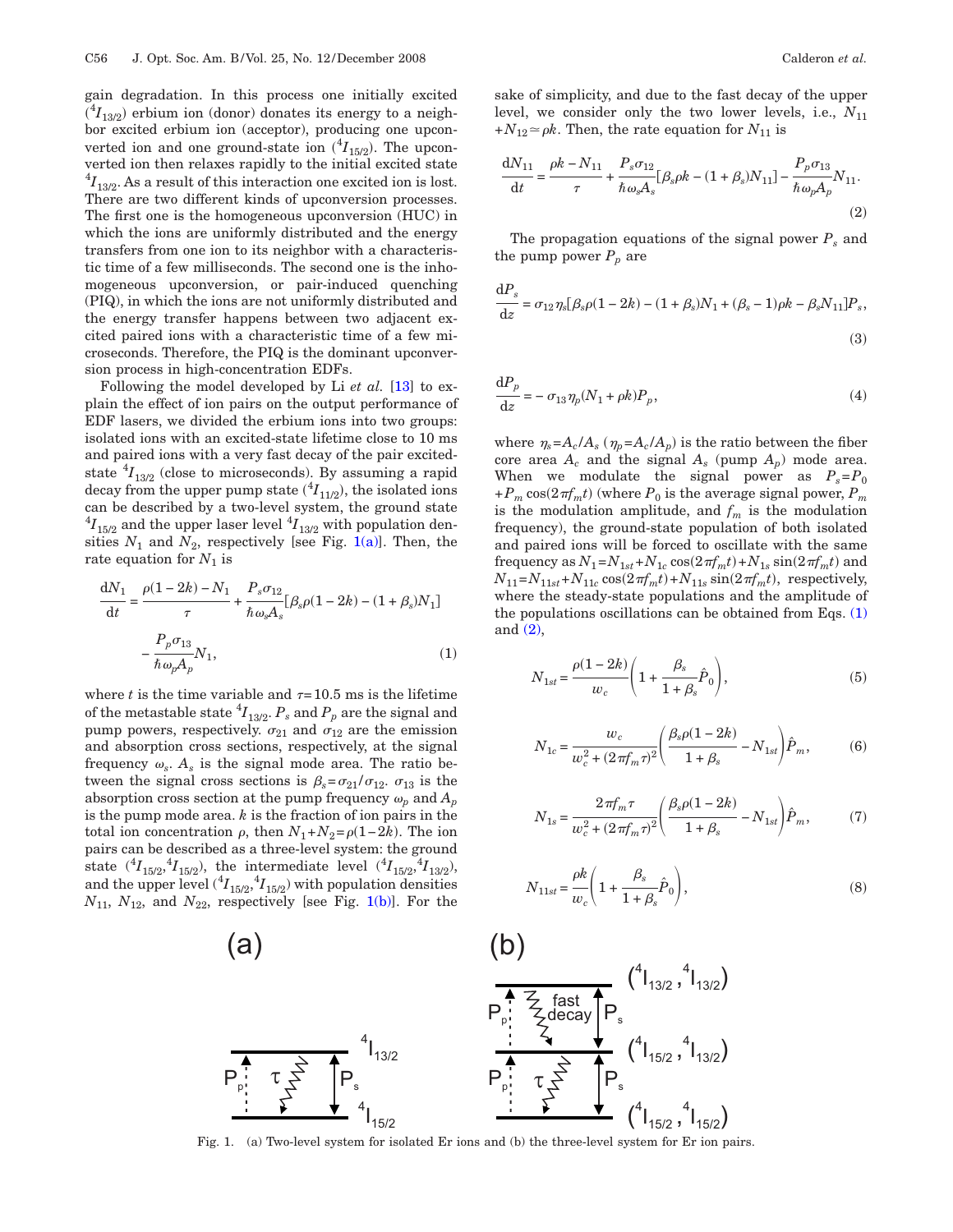$$
N_{11c} = \frac{w_c}{w_c^2 + (2\pi f_m \tau)^2} \left(\frac{\beta_s \rho k}{1 + \beta_s} - N_{11st}\right) \hat{P}_m, \tag{9}
$$

$$
N_{11s} = \frac{2\pi f_m \tau}{w_c^2 + (2\pi f_m \tau)^2} \left(\frac{\beta_s \rho k}{1 + \beta_s} - N_{11st}\right) \hat{P}_m,
$$
(10)

where  $\hat{P}_0 = P_0 / P_{0\text{sat}}$   $(\hat{P}_m = P_m / P_{0\text{sat}})$  is the ratio of  $P_0$   $(P_m)$ <br>to the signal saturation power  $P_{0\text{sat}} = \hbar \omega_s A_s / (\tau(\sigma_{21} + \sigma_{12}))$ .  $P_p \equiv P_p / P_{\text{past}}$  is the ratio of  $P_p$  to the pump saturation power  $P_{\text{psat}} = \hbar \omega_p A_p / (\tau \sigma_{13})$ .  $w_c = 1 + \hat{P}_0 + \hat{P}_p$  is a dimensionless frequency that determines the width of the transparency hole created in the absorption or gain spectrum by means of CPO. Note that this magnitude roughly measures the maximum modulation bandwidth that can experience the full slow- or fast-light effect [\[17\]](#page-5-16) and is power broadened.

Finally, we can obtain the propagation equations for the average powers and the phase shift experienced by the periodic part of the signal  $\phi$ , which measures the time delay  $t_d = \phi/f_m$ :

<span id="page-2-2"></span>
$$
\frac{d\hat{P}_0}{dz'} = -\frac{\alpha_s}{\rho} \hat{P}_0 [(1 + \beta_s) N_{1st} - \beta_s \rho (1 - 2k) + \rho k (1 - \beta_s) + \beta_s N_{11st}], \qquad (11)
$$

<span id="page-2-3"></span>
$$
\frac{\mathrm{d}\hat{P}_p}{\mathrm{d}z'} = -\frac{\alpha_p}{\rho} \hat{P}_p(N_{1st} + \rho k),\tag{12}
$$

<span id="page-2-0"></span>
$$
\frac{\mathrm{d}\phi}{\mathrm{d}z'} = \frac{\alpha_s}{\rho} \hat{P}_0 \left[ (1 + \beta_s) \left( \frac{N_{1s}}{\hat{P}_m} \right) + \beta_s \left( \frac{N_{11s}}{\hat{P}_m} \right) \right],\tag{13}
$$

where the distance  $z' = z/L$  has been normalized with the fiber length *L*.  $\alpha_s = L\sigma_{12}\rho\eta_s$  is the signal absorption coefficient and  $\alpha_p = L \sigma_{13} \rho \eta_p$  is the pump absorption coefficient. The fractional delay at the end of the fiber can be obtained from the phase shift at  $z = L$ , i.e.,  $F = \phi(z = L)/(2\pi)$ . As is seen in Eq.  $(13)$ , the population oscillation of the unpaired ions and that corresponding to the paired ions are responsible for the signal delay.

#### **3. MEASUREMENTS**

The experimental setup is depicted in Fig. [2](#page-2-1) and consists of a 1 m long EDF pumped with a 977 nm beam copropagating with a 1536 nm signal. The signal beam comes from a pigtailed distributed feedback (DFB) laser diode (Anritsu, GB5A016) operating at 1536 nm with a current and temperature controller (Thorlabs, ITC502) that allows us to keep the laser at room temperature. The signal beam is split into two beams: one part of the beam (1%) is sent directly to a switchable-gain amplified InGaAs photodetector (Thorlabs, PDA400) with 10 MHz bandwidth at the minimum gain setting, to be used as reference. The other part of the beam (99%) goes through an EDF and then to an identical photodetector. The EDF is pumped by a copropagating beam from a pigtailed DFB laser diode (Thorlabs, PL975P200) operating at 977 nm with a current and temperature controller (Thorlabs, ITC510). To

<span id="page-2-1"></span>

Fig. 2. Experimental setup used to measure slow and fast light in high-concentration EDFs. LD TEC: laser diode and temperature controller; FG: function generator; DFB LD: distributed feedback laser diode; WDM: wavelength division multiplexer; EDF: erbium-doped fiber; VOA: variable optical attenuator; PD: photodetector; DAQ: data acquisition card; PC: personal computer.

inject both signals into the EDF we use a wavelength division multiplexer WDM (Thorlabs, WD202A). Similarly, to separate the 977 nm signal from the signal that we want to analyze we use an identical WDM at the output of the EDF. Furthermore, an in-line variable optical attenuator (Thorlabs, VOA50) was placed in between the EDF and the detector to prevent saturation of the photodetector. Both the reference and the EDF signals are recorded with a fast data acquisition card (rate of 10 mega samples/s) (National Instruments, PCI-6115S Series) and then transferred to a computer for analysis. The experiment is controlled with a LABVIEW program.

The injection current of the laser signal was sinusoidally modulated by a function generator (Agilent, 33220A) so that the signal power injected into the fiber was  $P = P_0 + P_m \cos(2\pi f_m t)$ . We tested that the results reported here do not exhibit significant changes upon the change of the modulation amplitude. So we kept the ratio  $P_m/P_0$ =0.5 in all of the cases, being  $P_0$ =0.5 mW. We computed the time delay–advancement  $t_d$  from the correlation of the reference signal and the signal propagated through the EDF. The fractional delay–advancement is defined as  $F = t_d f_m$ , i.e., the time delay normalized to the period of the modulated signal. With the aim of revealing the effect of ion pairs we consider two single mode  $Al_2SiO_5$ -glass-based EDFs (provided by Liekii, Ltd.) with the same characteristics but with different ion concentrations: an EDF with moderate ion density  $1.6\times10^{25}$  m<sup>-3</sup> (800 ppm), where interparticle interaction effects are expected to be negligible; and an ultrahighly doped erbium fiber with ion density  $6.3 \times 10^{25}$  m<sup>-3</sup> (3150 ppm), where inhomogeneous upconversion processes are expected to occur. The fibers have a nominal mode field diameter at 1550 nm of 6.5  $\mu$ m, a fiber cladding of 245 245  $\mu$ m, and a numerical aperture of 0.2.

In the case of slow light based on CPO, there is an optimum modulation frequency  $(f_{opt})$  where the fractional delay or advancement achieves its maximum value. This optimum modulation frequency corresponds to the halfwidth at half-maximum of the spectral hole induced by CPO effects in the absorption or gain spectrum and gives us an idea of the operating bandwidth of the system. Most practical applications require large fractional delays and large modulation bandwidths. The maximum fractional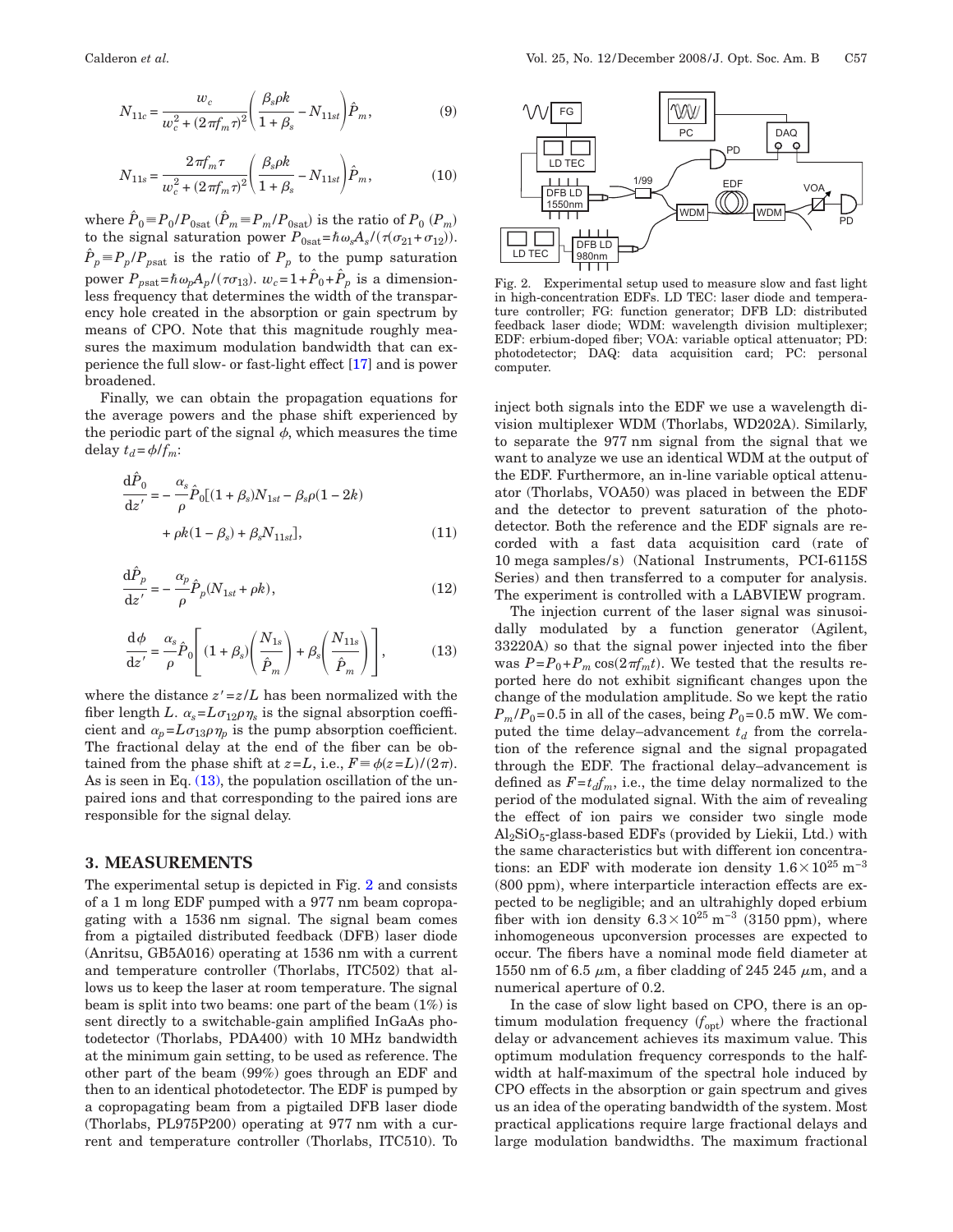advancement or delay is proportional to the unsaturated absorption coefficient of the erbium-doped medium  $\alpha_s$ , i.e., to the ion concentration, which indicates that high doping levels lead to larger delays–advancements (see the analytical expressions deduced in [\[4](#page-5-3)[,5\]](#page-5-4)). The optimum frequency roughly follows the expression

$$
f_{\rm opt} \simeq \frac{1}{2\pi\tau} (1 + \hat{P}_0 + \hat{P}_p) \equiv \frac{w_c}{2\pi\tau}.
$$
 (14)

<span id="page-3-2"></span>Note that the operating bandwidth of the system does not change with ion density although it can be increased by means of the pump power, that is, the transparency spectral hole is power broadened.

#### **A. Estimation of the Number of Ion Pairs**

First of all, we have characterized the transmission of a continuous wave (CW) signal and pump through the fiber with moderate erbium dopant concentration (800 ppm) by measuring the corresponding output–input power curves. These curves were fitted by numerically solving the propagation equation of a CW signal [Eq. [\(11\)](#page-2-2) without pump] and a CW pump [Eq. [\(12\)](#page-2-3) without signal]. We considered that all the ions are isolated  $(k=0)$ . Then, we obtain the following parameter values:  $\sigma_{12}=\sigma_{21}=5.7$ 

<span id="page-3-0"></span>

Fig. 3. (Color online) (a) Experimental (squares) and simulated (solid curve) signal output–input power curve for the moderate EDF. (b) Experimental (squares) signal output–input power curve for the ultrahighly EDF and the results of simulations with different fraction of ion pairs:  $k=0$  (dashed-dotted curve),  $k=0.1$ (dashed curve),  $k=0.2$  (solid curve), and  $k=0.3$  (dotted curve).

<span id="page-3-1"></span>

Fig. 4. (Color online) Fractional advancement *F* versus modulation frequency  $f_m$  for both fibers and a pump power of 108 mW.

 $\times$ 10<sup>-25</sup> m<sup>-3</sup>,  $\sigma_{13}$ =3×10<sup>-25</sup> m<sup>-3</sup>,  $A_s$  ≈ 33  $\mu$ m<sup>2</sup> (signal mode field diameter 6.5  $\mu$ m),  $A_p \approx 20 \mu m^2$  (pump mode field diameter 5.0  $\mu$ m),  $A_c \approx 14 \mu m^2$  (fiber core diameter 4.2  $\mu$ m), and  $\tau$ =10.5 ms, which are consistent with the values previously used in other works [\[4](#page-5-3)[,12\]](#page-5-11). The insertion losses between the WDM coupler and the EDF were measured for the signal (0.8) and pump (0.65). The signal saturation power is  $P_{0\text{sat}} \approx 0.4 \text{ mW}$  and the pump saturation power is  $P_{psat} \approx 1.3$  mW. As an example, Fig. [3\(a\)](#page-3-0) shows the experimental and the simulated signal input–output power curves. In what follows we will use an average signal power of  $P_0 = 0.5$  mW, so  $\hat{P}_0 \approx 1$ .

To estimate the number of ion pairs in the ultrahighly  $EDF$  (3150 ppm) we measured the output–input power curve for a CW signal and compare it with the result of simulations [see Fig.  $3(b)$ ]. We developed simulations with different fraction of ion pairs that allowed us to see the PIQ effect in the propagation dynamics of the signal through the EDF. The PIQ strongly affects the slope effi-

<span id="page-3-3"></span>

Fig. 5. (Color online) Experimental (circles) and simulated (thick curve) optimum frequency versus pump power for the moderate EDF. Experimental (triangles) optimum frequency versus pump power for the ultrahighly EDF and the results of simulations with different fractions of ion pairs: *k*=0 (dashed-dotted curve), *k*=0.1 (dashed curve), *k*=0.2 (solid black curve), and *k* =0.3 (dotted curve).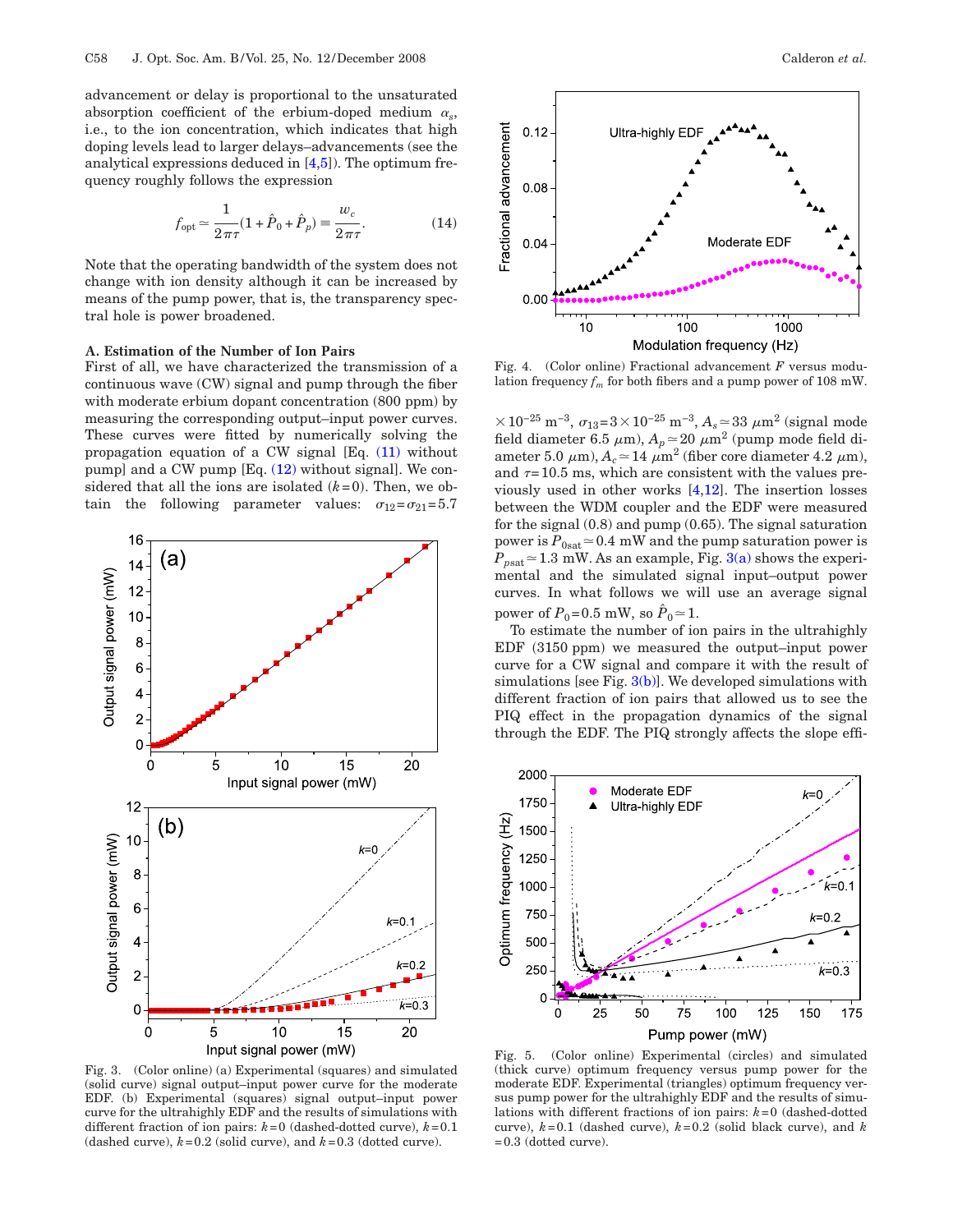<span id="page-4-0"></span>

Fig. 6. (Color online) (a) Experimental (circles) fractional advancement *F* versus modulation frequency *fm* for different pump powers. (b) Experimental (triangles) maximum fractional advancement–delay versus the pump power. Both figures correspond to the case of the ultrahighly EDF and the simulated curves have been done without PIQ (dashed-dotted curve) and with a fraction of ion pairs *k*=0.2 (solid curve).

ciency. These results suggested that there is 20% of ion pairs in the total ion concentration of this fiber.

#### **B. Effect of Pair-Induced Quenching in the Slow- and Fast-Light Propagation**

Let us analyze the effect of the PIQ in the fractional advancement *F*. First, we measure the variation of the fractional advancement  $F$  versus the modulation frequency  $f_m$ when pumping the fibers with an input pump power of 108 mw (see results in Fig. [4\)](#page-3-1). Note that the maximum fractional advancement and the optimum modulation frequency at which this maximum occurs are very different for both fibers. We observe that fibers with a high doping level allow for larger advancements. For the moderate EDF the maximum fractional advancement achieved is around 0.03 whereas for the ultrahighly EDF the maximum fractional advancement increases by a factor of 4 (since its value is around 0.12). This increase factor is close to the ratio between the ion concentration of both fibers, as pointed out in our previous discussion. On the other hand, the optimum frequency shifts to smaller frequencies when increasing ion concentration. In particular, the frequency at which the maximum fractional advancement takes place appears around  $f_{\text{opt}} \approx 790$  Hz for the moderate EDF, which is in agreement with Eq. [\(14\).](#page-3-2) However, this value shifts to  $f_{\text{opt}} \approx 350$  Hz for the ultrahighly EDF. Thus, the bandwidth of the system is hardly affected by the ion pairs present in this fiber.

To deeply analyze this point, let us see how the bandwidth changes with the pump power for both fibers. Figure [5](#page-3-3) shows the optimum modulation frequency as a function of the pump power. At high pump powers the modulation frequency at which the maximum advancement is achieved increases linearly with pump power following Eq. [\(14\)](#page-3-2) for the moderate EDF. For the ultrahighly EDF the slope of the curve of the optimum frequency with pump power deviates significantly from the theoretical prediction [Eq. [\(14\)\]](#page-3-2), which indicates that ion pairs degrade the bandwidth of the system. We have numerically solved Eqs.  $(11)$ – $(13)$  for a fraction of ion pairs of 20% (k  $=0.2$ ). The simulated value of the optimum frequency is plotted with a solid curve in Fig. [5.](#page-3-3) A good agreement with the experimental data is observed. Furthermore, in order to show the influence of ion pairs we also plotted in Fig. [5](#page-3-3) the simulation results for different fractions of ions pairs. We observe that the slope of the optimum frequency versus pump power curve decreases as the fraction of ion pairs increases.

At moderate pump powers advancement or delay is achieved depending on the modulation frequency (see, for example, the value of the optimum frequencies obtained in the range of pump powers between 15 and 35 mW in the ultrahighly EDF shown in Fig. [5\)](#page-3-3). This peculiar behavior has been reported in [\[16\]](#page-5-15) and is due to the interplay between pump absorption and pump-power broadening of the spectral hole induced by coherent population